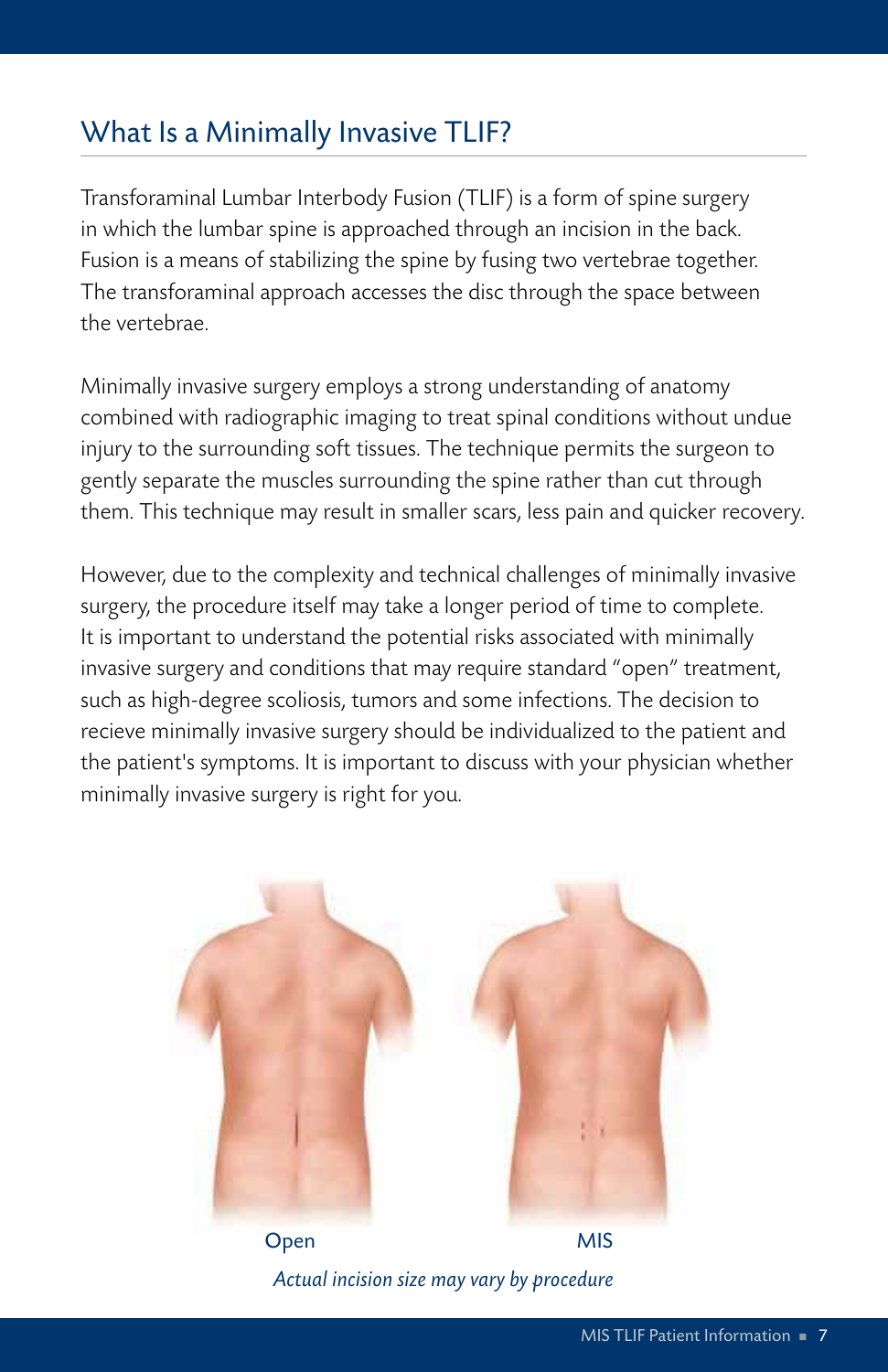### How Is a Minimally Invasive TLIF Performed?

#### Spinal Access and Bone Removal

First, the surgeon will make a small incision in the skin of the back over the vertebra(e) to be treated. Depending on the instrumentation used and the specific condition, the incision could be as small as 1 inch. In a traditional open TLIF, a 3 to 6 inch incision is typically required. A small section of the bone and disc are removed to clear a pathway for the interbody spacer.

#### TLIF Spacer

An interbody spacer is inserted into the disc space to aid in supporting areas between the vertebrae where the disc has been removed. Its function is to stabilize the segment, which improves the overall alignment of the spine. This also provides more room for the nerves. The central chamber and surrounding area is packed with bone graft material to help promote bone growth between two vertebrae.